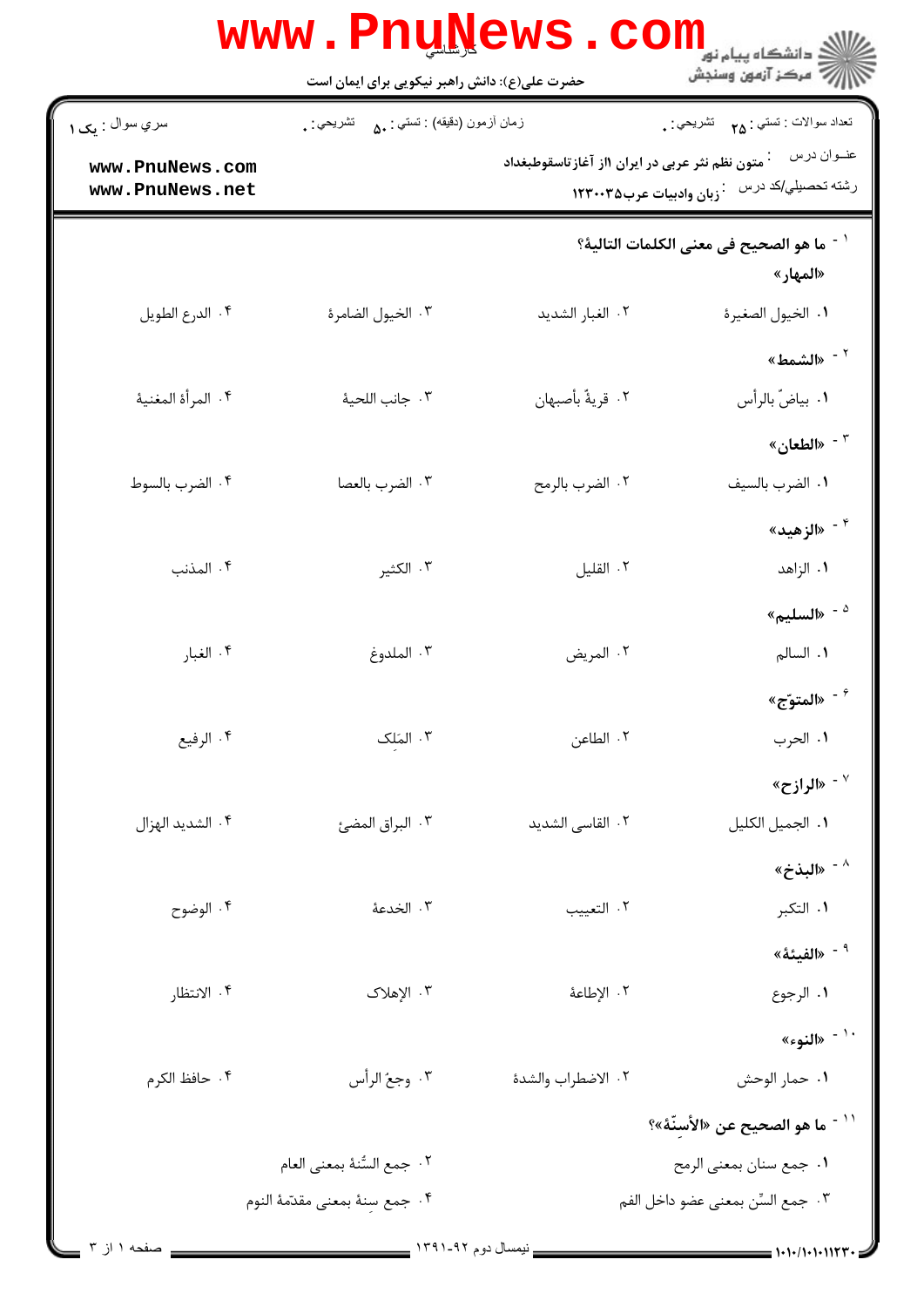|                                               | حضرت علی(ع): دانش راهبر نیکویی برای ایمان است   |                                                                                                       | 7' مرڪز آزمون وسنڊش                                           |
|-----------------------------------------------|-------------------------------------------------|-------------------------------------------------------------------------------------------------------|---------------------------------------------------------------|
| سري سوال : ۱ يک                               | زمان أزمون (دقيقه) : تستي : مي       تشريحي : . |                                                                                                       | تعداد سوالات : تستي : <sub>۲۵</sub> تشريحي : .<br>عنــوان درس |
| www.PnuNews.com<br>www.PnuNews.net            |                                                 | متون نظم نثر عربی در ایران ۱از آغاز تاسقوطبغداد                                                       | رشته تحصیلی/کد درس عز زبان وادبیات عرب۱۲۳۰۰۳۵                 |
|                                               |                                                 |                                                                                                       | <sup>11 -</sup> ما هو الخطأ في معنى «النوكي»؟                 |
| ۰۴ الأصل                                      | ٠٣ الأحمق                                       | ۰۲ العجز                                                                                              | ١. العيّ                                                      |
|                                               |                                                 |                                                                                                       | <sup>1۳ -</sup> ما هو الخطأ في معنى «الشأو»؟                  |
| ۰۴ الهمهٔ                                     | ۰۳ العقل                                        | ٢. الغايهٔ                                                                                            | ١. الأمد                                                      |
|                                               |                                                 | <sup>1۴ -</sup> ما هو المقصود بــــــ«المصران» في قصيدهٔ كعب بن معدان الأشقري؟                        |                                                               |
| ۰۴ البصرة والنجف                              | ٣. الكوفة والبصرة                               | ٠٢ النجف وسامراء                                                                                      | ٠١. الموصل وبغداد                                             |
|                                               |                                                 |                                                                                                       | <sup>10 -</sup> «أخو الظلماء» كناية عن                        |
|                                               | ٠٢ الذي يسير في الليل المظلم                    | ٠١. الذي ضلّ عن الصراط المستقيم                                                                       |                                                               |
|                                               | ۴. الذي يسير في بياض النهار مُغمَضُ العينين     |                                                                                                       | ۰۳ الذي يسير وهو أعمى                                         |
|                                               |                                                 |                                                                                                       | <sup>۱۶ -</sup> «جوانح صدره» کنایهٔ عن                        |
| ۰۴ الضمير                                     | ۰۳ الدّم                                        | ۰۲ الروح                                                                                              | ٠١. القلب                                                     |
|                                               |                                                 |                                                                                                       | عيّن المفرد $^{-1\,\mathrm{V}}$                               |
| $,$ الإ $,$ ال $^*$                           | ۰۳ الأسود                                       | ٠٢ الصيد                                                                                              | ١. الأصداء                                                    |
|                                               |                                                 |                                                                                                       | <sup>۱۸ -</sup> عيّن ما يختلف في المعنى؟                      |
| ۰۴ البزّة                                     | ۰۳ الکوم                                        | ۰۲ الطرف                                                                                              | ٠١. الهجان                                                    |
|                                               |                                                 |                                                                                                       | <sup>۱۹ -</sup> عيّن ما يختلف في المعنى؟                      |
| ۰۴ الكتيبة                                    | ۰۳ الأرعن                                       | ٢. الجحفل                                                                                             | ۰۱ الزهاء                                                     |
|                                               |                                                 |                                                                                                       | <sup>٢٠ -</sup> عيّن ما يختلف في المعنى؟                      |
| ۰۴ المسوّد                                    | ۰۳ المدجّج                                      | ٢. المتلبّب                                                                                           | ١. المكافح                                                    |
|                                               |                                                 | ّ ` ` - ما هو الصحيح في معنى الأبيات التالية:نأى بجانبه عنّي وصيّرني   من الأسي ودواعي الشوق في قَرَن |                                                               |
| ٢. أشكو وكنت أغبط بمصاحبته وصداقته طوال الدهر |                                                 | ٠١. أشكو إليك من زمن لم يزل يحُكّني كالجلد المدبوغ                                                    |                                                               |
| ۴. لقد هبّ ريح إقباله فذهب به نحو الفرقهٔ     |                                                 | ° ·   لقد بَعُدَ منّى وجعلني مشدوداً في حبل الاشتياق                                                  |                                                               |